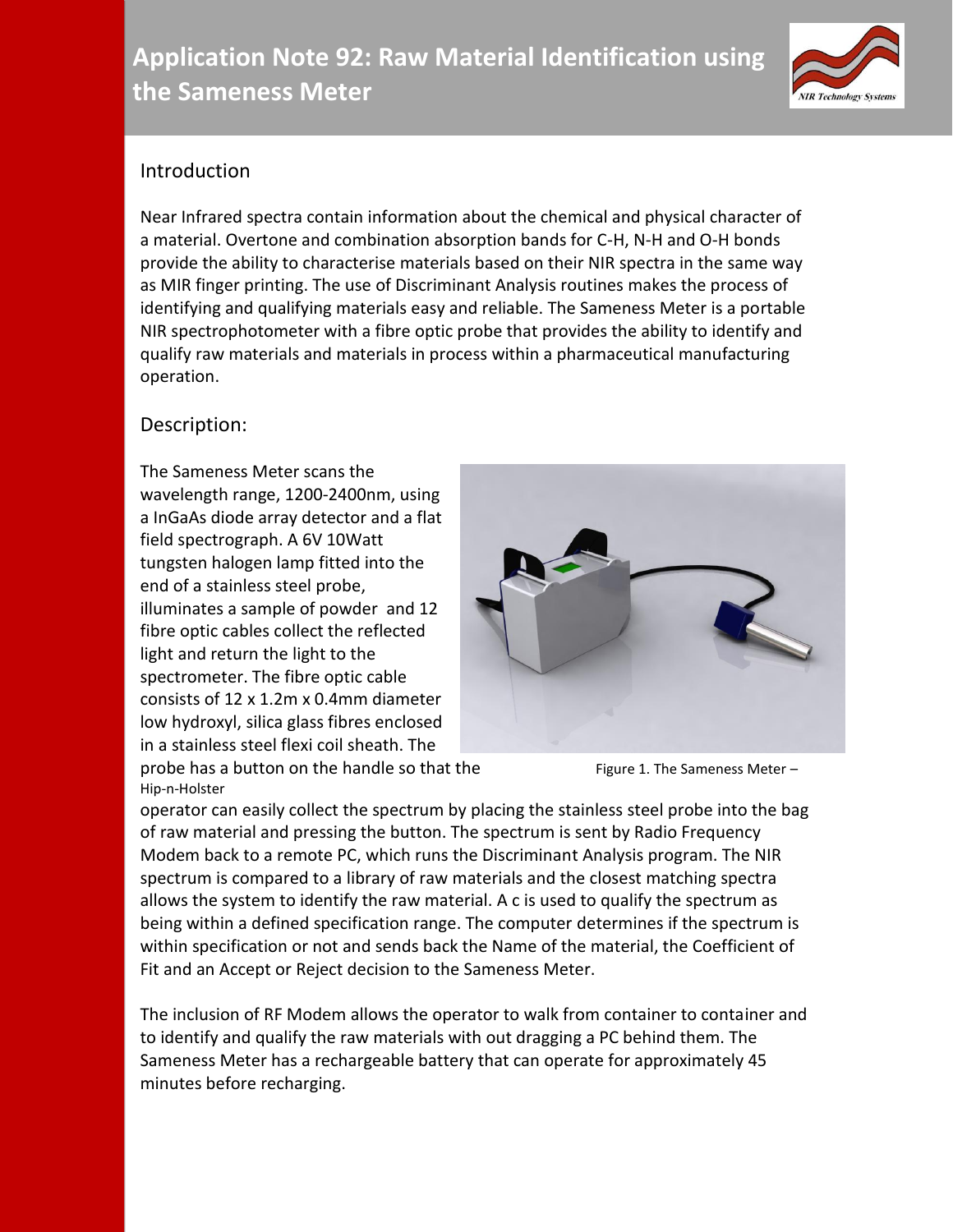#### Experimental Data:

The spectral plots below show the NIR spectra of the following materials;

Di Sodium EDTA, Glucose, Ilium Propionate, Nicotinamide, Paracetamol, Prednisolone Acetate, Paper, Polyethylene, Polystyrene, Propylparaben's.



Figure 2. NIR Spectra of 9 different materials

Several spectra of each material were scanned and saved into unique files. These files made up the spectral library.

When a sample is scanned and the NIR spectrum sent from the Sameness Meter to the PC, the Discriminant Analysis program scans the library files and matches the spectrum to the closest file.